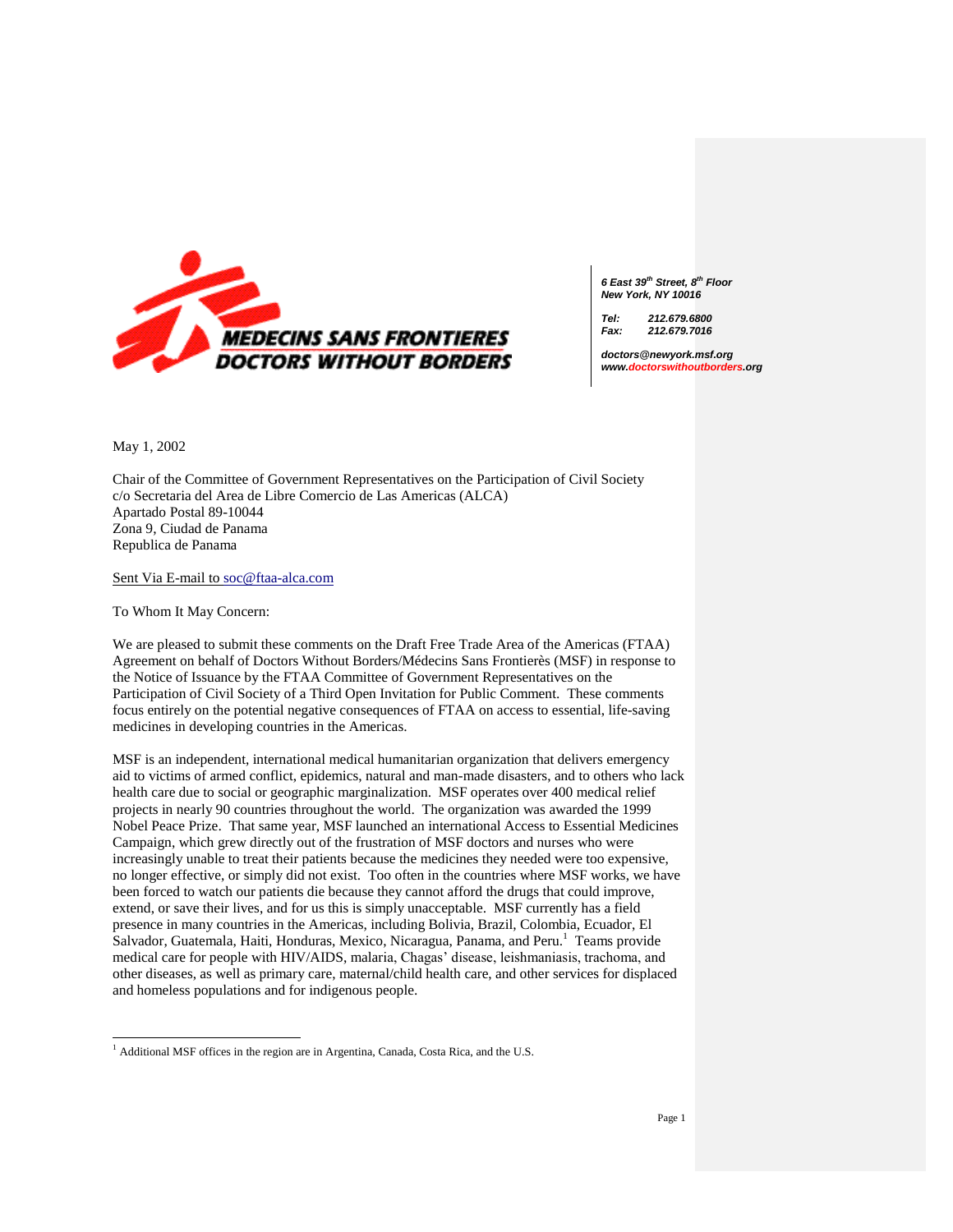#### **UNDERMINING THE ACHIEVEMENTS OF DOHA**

The 4<sup>th</sup> Ministerial Conference of the World Trade Organization (WTO), which took place in Doha, Qatar, in November 2001, was a breakthrough in the international debate about the impact of the WTO Agreement on Trade-related Aspects of Intellectual Property Rights (TRIPS) on access to medicines. One hundred and forty two countries adopted a Declaration on the TRIPS Agreement and Public Health, driven largely by developing countries, which firmly placed public health needs above commercial interests and offered much needed clarifications about key flexibilities in the TRIPS Agreement related to public health. The very fact that public health, and in particular access to medicines, has been singled out as an issue needing special attention in TRIPS implementation acknowledges that health care and health care technologies must be treated differently from other commodities and gives countries leeway for taking measures to counter the negative effects of excessive intellectual property protection on health. The FTAA threatens to undermine the achievements in Doha. In particular, the U.S. negotiating position gives rise to serious questions about their true motives in agreeing to the Doha Declaration.

# **The Doha Declaration must remain a ceiling for international trade negotiations on intellectual property rights as they relate to public health technologies, and FTAA negotiators must not renege on the agreement reached in Doha.**

#### **PATENTS, PRICES & PATIENTS: THE EXAMPLE OF HIV/AIDS**

l

According to the World Health Organization, there are currently 1.8 million people living with HIV/AIDS in Latin America and Caribbean, and 110,000 AIDS deaths were recorded in the region in 2001. The Caribbean is the second-most affected region in the world, after sub-Saharan Africa. In several Caribbean countries, HIV/AIDS has become a leading cause of death.<sup>2</sup> The AIDS epidemic is having major consequences for tropical infectious diseases in the region, such as Chagas' disease (American trypanosomiasis) and tuberculosis. Hundreds of thousands of people with HIV/AIDS in developing countries in the Americas do not have access to antiretroviral therapy—which, in wealthy countries such as the U.S., has dramatically extended and improved the lives of people living with HIV/AIDS, reducing AIDS-related deaths by over  $70\%$ <sup>3</sup>—simply because they cannot afford it.

Price is not the only reason that people do not get the medicines they need, but it is a major barrier. As MSF and other non-governmental organizations have been pointing out for over two years, the high cost of medicines is often linked to patents. Patents give their owners a monopoly to use, manufacture, sell, and import the patented product and therefore to sell it at the most profitable price, which may not be the most equitable price in most developing countries. As shown in the table below, generic competition is crucial to ensuring downward pressure on drug prices—as we have witnessed in countless instances in the field, particularly with antiretrovirals for the treatment of HIV/AIDS.

<sup>&</sup>lt;sup>2</sup> [http://www.unaids.org/worldaidsday/2001/Epiupdate2001/EPIupdate2001\\_en.doc](http://www.unaids.org/worldaidsday/2001/Epiupdate2001/EPIupdate2001_en.doc) - Accessed April 20, 2002.

<sup>&</sup>lt;sup>3</sup> According to the U.S. National Institute of Allergies and Infectious Diseases (at the National Institutes of Health) and the Centers for Disease Control and Prevention, the estimated annual number of AIDS-related deaths in the United States fell approximately 70 percent from 1995 to 1999, from 51,117 deaths in 1995 to 15,245 deaths in 2000. This drop is attributed primarily to the introduction of highly active antiretroviral therapy (HAART). Centers for Disease Control and Prevention (CDC)[. HIV/AIDS Surveillance Report 2001;](http://www.cdc.gov/hiv/stats/hasr1301.htm) 13 (no.1):1-41.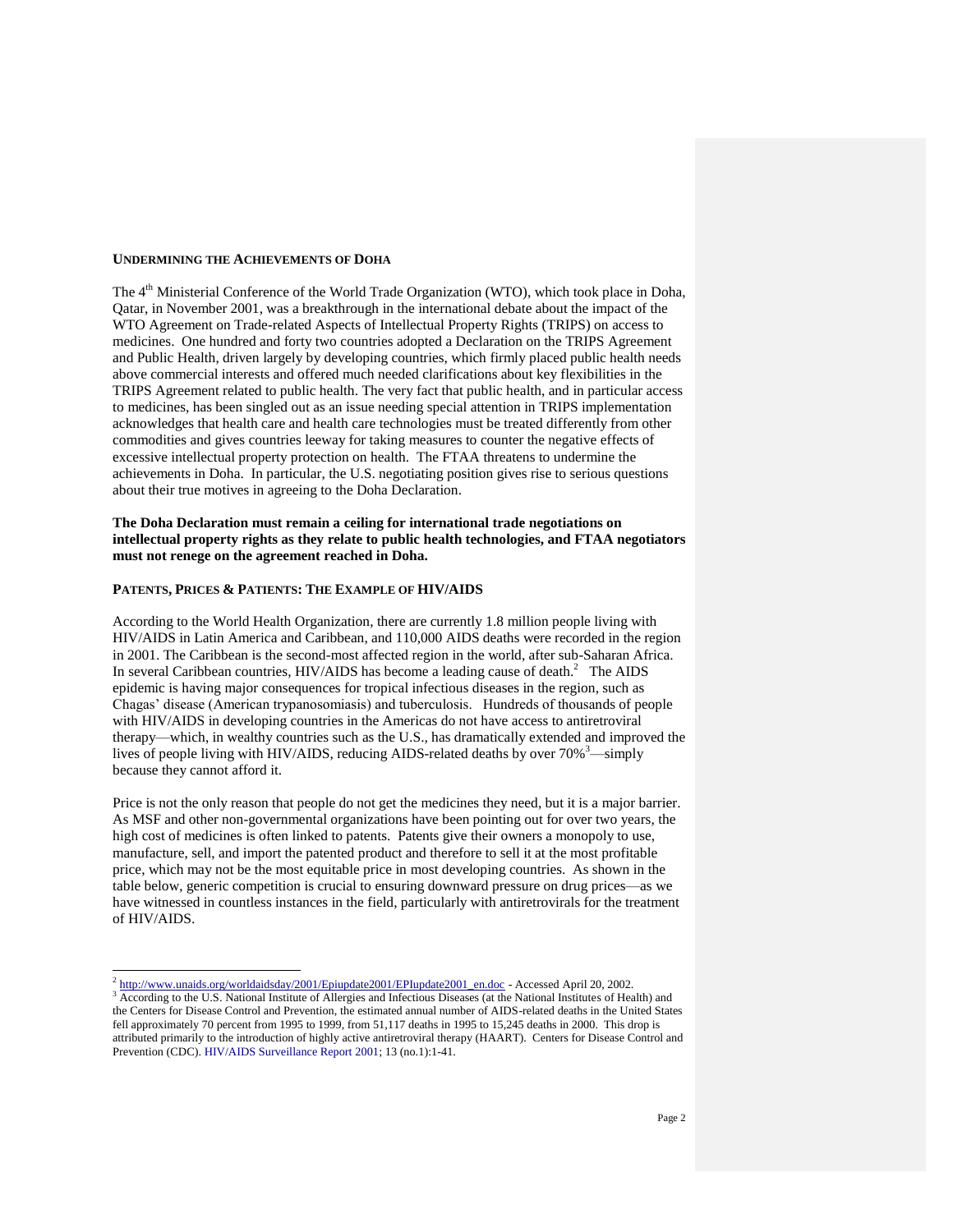

**The Effects of Generic Competition**

Just two years ago, the average cost of a triple combination of antiretrovirals was between \$10,000- \$15,000 per patient per year, and today it is available for as little as \$300 per patient per year. These price reductions were the direct result of international public pressure and generic competition, particularly from Indian and Brazilian manufacturers. Generic competition was possible because of the lack of patent protection in those countries. In the coming years, such competition will not be possible due to the filing of patents on pharmaceuticals in key developing countries with manufacturing capacity, unless flexible conditions for granting compulsory licenses are available, as per the Doha Declaration, and compulsory licenses are routinely issued to address public health concerns. Compulsory licensing of pharmaceuticals is one of the most important policy tools for ensuring generic competition.

The case of AIDS drug prices helps illustrate what is to come when all new pharmaceutical products will be patent protected in 2006, after most WTO members have implemented the TRIPS  $A$ greement.<sup>4</sup> For all these new medicines, generic competition will be stamped out. As a consequence, prices of new medicines will inevitably shoot up, far beyond the means of patients in need. The lever that has brought the price of AIDS drugs down will be lost.

# **POTENTIAL IMPLICATIONS FOR ACCESS TO MEDICINES IN POOR COUNTRIES IN THE AMERICAS**

It is clear in information about the FTAA negotiating objectives of the United States made public by the Office of the U.S. Trade Representative  $(USTR)^{5}$  that the U.S. is pushing to impose standards on pharmaceuticals that far exceed requirements set forth in the TRIPS Agreement, and that, in some cases, these standards directly contradict the spirit and letter of the Doha Declaration, which clearly recognized concerns about the effects of patents on prices and stated unambiguously that TRIPS should be interpreted and implemented in a manner "supportive of WTO members' right to protect public health and, in particular, to promote access to medicines for all."<sup>6</sup>

l

**Field Code Changed**

<sup>4</sup> Recently extended to 2016 for least-developed countries, as per the WTO Declaration on the TRIPS Agreement and Public Health, available at [http://www.wto.org/english/thewto\\_e/minist\\_e/min01\\_e/mindecl\\_trips\\_e.htm](http://www.wto.org/english/thewto_e/minist_e/min01_e/mindecl_trips_e.htm)

<sup>&</sup>lt;sup>5</sup> See <http://www.ustr.gov/regions/whemisphere/intel.pdf>- Accessed April 30, 2002.

<sup>&</sup>lt;sup>6</sup> To view the full Declaration, see [http://www.wto.org/english/thewto\\_e/minist\\_e/min01\\_e/mindecl\\_trips\\_e.htm](http://www.wto.org/english/thewto_e/minist_e/min01_e/mindecl_trips_e.htm)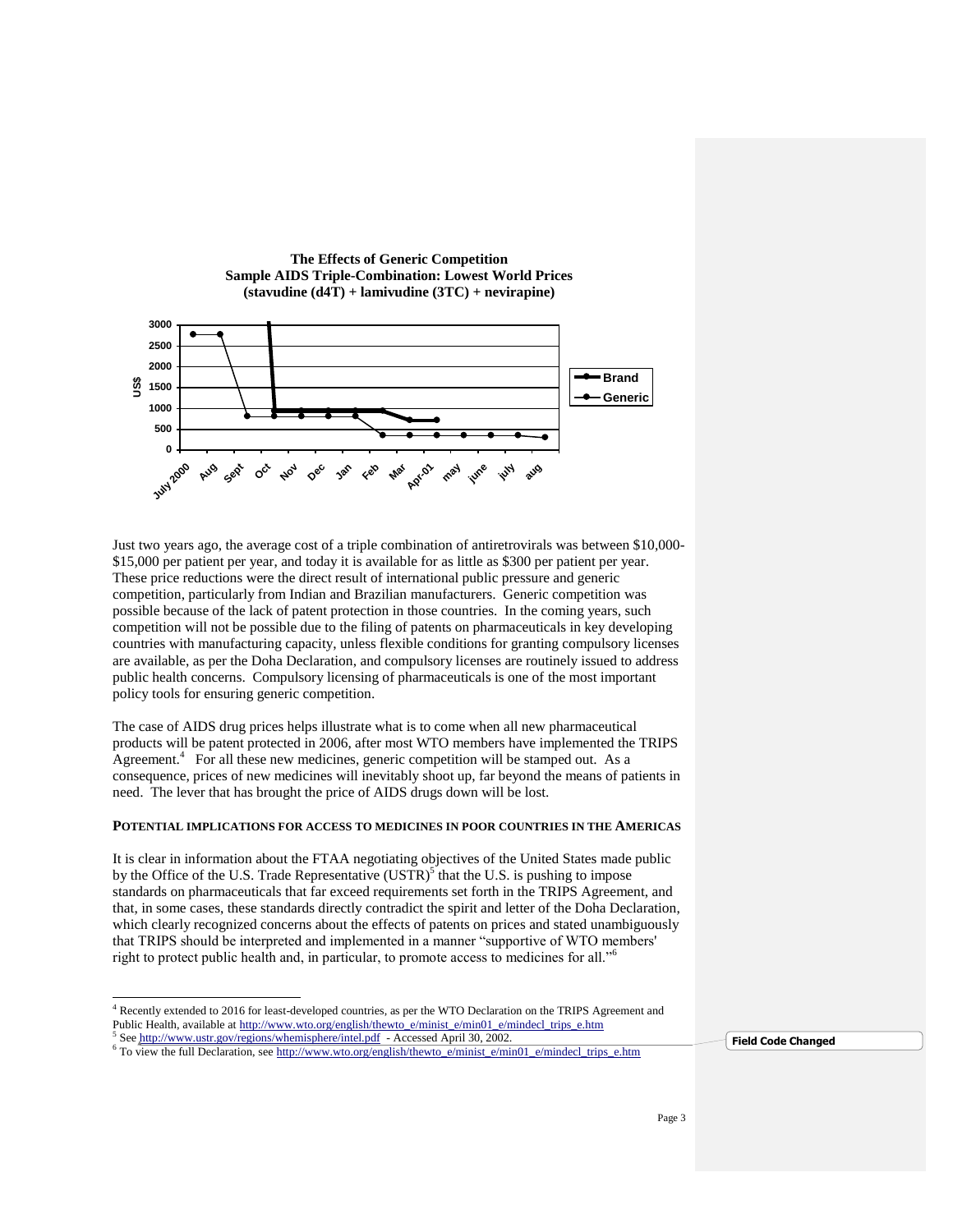In contrast, the U.S. proposal includes several key points, which will have a direct and negative impact on access to essential medicines in the Americas, including, but not limited to:

# **1. DRAMATIC LIMITATIONS ON THE CIRCUMSTANCES UNDER WHICH COMPULSORY LICENSES ON PHARMACEUTICALS MAY BE ISSUED**

Although the Doha Declaration has reaffirmed the right of WTO Member countries to issue a compulsory license for whatever reason (not only in cases of emergency), the U.S. proposal explicitly provides that compulsory licenses shall be granted *only* in four limited circumstances (public non-commercial purposes, situations of a declared national emergency, other situations of extreme urgency, or declared anti-competitive practices) and solely for purposes of government use. Should such a provision be adopted, it would cancel the possibility of granting compulsory licenses to remedy patents abuses, such as excessive pricing, and to foster competition in the private sector to increase access to patented essential medicines.<sup>7</sup>

# **2. EXTENSIONS OF PATENT TERMS ON PHARMACEUTICALS BEYOND THE 20-YEAR MINIMUM IN TRIPS**

The U.S. proposes to extend the term of a patent in exchange for "early registration of generics"<sup>8</sup> and to compensate for unreasonable administrative or regulatory delays that occurred while granting the patent $\theta$ . This is not required by the TRIPS Agreement and a WTO panel expressly stated that such patent extensions do not constitute a "legitimate interest" of patent owners.<sup>10</sup>

# **3. ABUSIVE POWERS TO REGULATORY AUTHORITIES TO ENFORCE PATENTS**

The U.S. proposes that drug regulatory authorities notify the patent owner of the identity of any company that is seeking approval to market a generic version of the patented invention while the patent is in effect. This effectively means that drug regulatory authorities will function as patent enforcement agencies and is likely to result in unjustified patent extensions. Such a proposal can only serve to protect invalid patent claims, as valid claims receive adequate protection through normal judicial processes.<sup>11</sup>

# **4. EXCLUSIVE RIGHTS OVER PHARMACEUTICAL DATA**

This refers to clinical information that is generally required by drug regulatory authorities to approve the marketing of a new medicine. Although the TRIPS Agreement only requires WTO Members to protect these "undisclosed test or data" against "unfair commercial use" and "disclosure" in the framework of unfair competition law, the U.S. is proposing to grant exclusive rights on these data for at least five years. Such a proposal will result in delaying and limiting

l  $<sup>7</sup>$  As shown in the graph on page 2.</sup>

<sup>8</sup> Often referred to as "Bolar" exception.

<sup>&</sup>lt;sup>9</sup> Another proposal is based on the lack of human, technical and financial resources of developing and least-developed countries that very often do not undertake their own examination of patent applications and rely on examinations made in developed countries. Therefore, the U.S. proposed that, when a patent in country A has been granted on the basis of an examination made in country B, the patent term in Country A should be extended by a period equal to the period of protection in country B.<br><sup>10</sup> Canada - Patent protection of pharmaceutical products - Complaint by the European Communities and their member

states (WT/DS114/R).<br><sup>11</sup> See also Essential Action comments in response to USTR request for public comment on FTAA draft text, August 22, 2001, Rob Weissman – available a[t http://lists.essential.org/pipermail/pharm-policy/2001-August/001422.html](http://lists.essential.org/pipermail/pharm-policy/2001-August/001422.html)